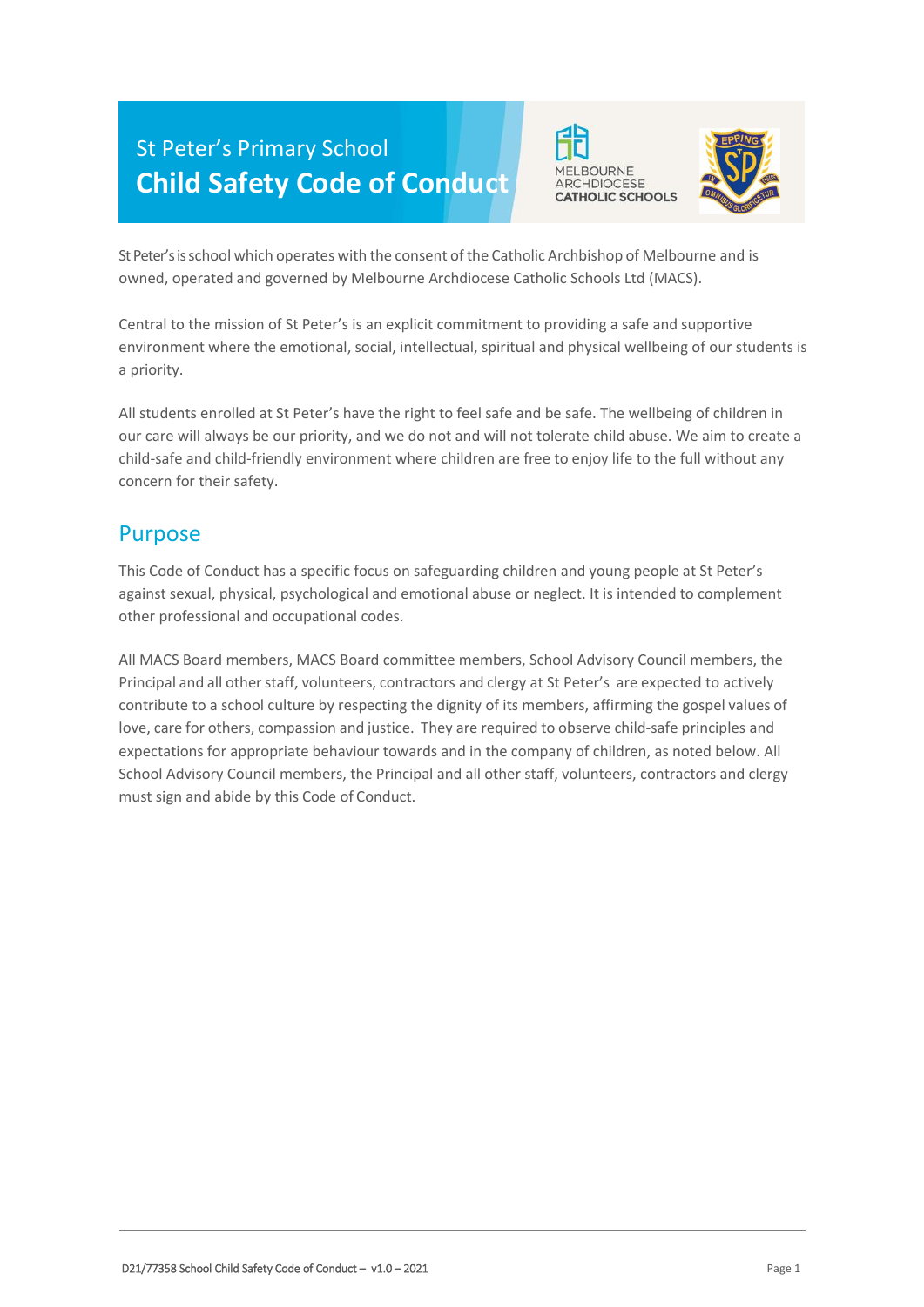## Acceptable behaviours

All MACS Board members, MACS Board committee members, School Advisory Council members, the Principal and all our other staff, volunteers, contractors and clergy at St Peter's are responsible for supporting the safety of children by:

- adhering to the school's child-safe policy and upholding the school's statement of commitment to child safety, at all times
- taking all reasonable steps to protect children from abuse
- treating everyone in the school community with respect
- listening and responding to the views and concerns of children particularly if they are telling you that they or another child has been abused or that they are worried about their safety/the safety of another child
- promoting the cultural safety, participation and empowerment of Aboriginal and Torres Strait Islander children (for example, by never questioning an Aboriginal or Torres Strait Islander child's self-identification)
- promoting the cultural safety, participation and empowerment of children with culturally and linguistically diverse backgrounds (for example, by having a zero-tolerance for discrimination)
- promoting the safety, participation and empowerment of children with a disability (for example, during personal care activities)
- ensuring as far as practicable that adults are not alone with a child
- reporting any allegations of child abuse to the school's leadership (or child safety officer if the school has appointed someone to this role)
- understanding and complying with all reporting obligations as they relate to mandatory reporting and reporting under the *Crimes Act 1958* (Vic.)
- understanding and complying with all obligations as they relate to the reportable conduct scheme including reporting allegations of reportable conduct in accordance with the schools reportable conduct policy
- reporting any child safety concerns to the school's leadership (or child safety officer if the school has appointed someone to this role)
- ensuring as quickly as possible that the child is safe if an allegation of child abuse is made
- reporting to the Victorian Institute of Teaching (VIT) any charges, committals for trial or convictions in relation to a sexual office by a registered teacher, orspecific allegations or concerns about a registered teacher.

### Unacceptable behaviours

All MACS Board members, MACS Board committee members, School Advisory Council members, the Principal and all our other staff, volunteers, contractors and clergy at St Peter's must not:

- ignore or disregard any suspected or disclosed child abuse
- develop any special relationships with children that could be seen as favouritism (for example, the offering of gifts or special treatment for specific children)
- exhibit behaviours with children which may be construed as unnecessarily physical (for example, inappropriate sitting on laps)
- put children at risk of abuse (for example, by locking doors)
- initiate unnecessary physical contact with children or do things of a personal nature that a child can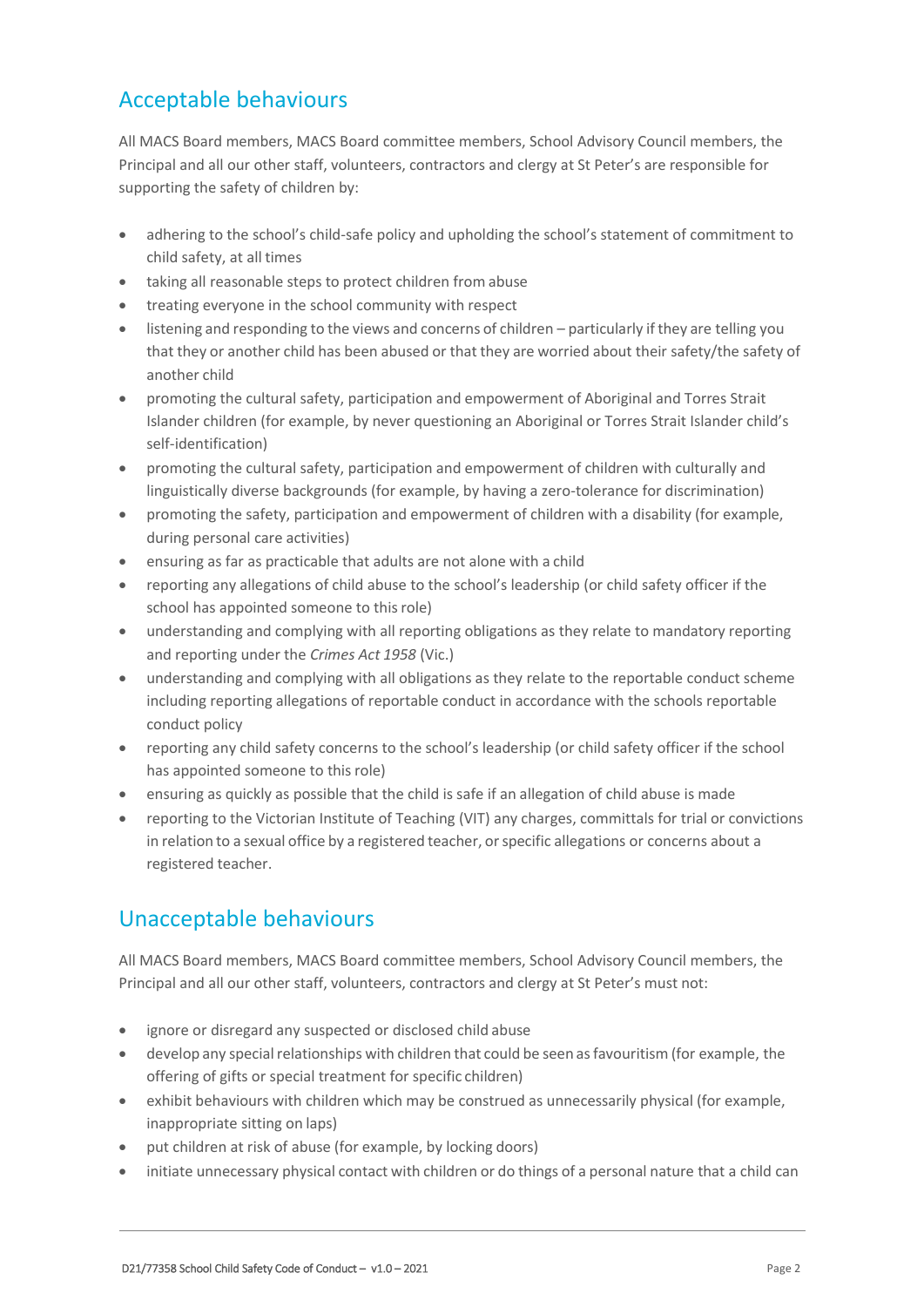do for themselves (for example, toileting or changing clothes)

- engage in open discussions of a mature or adult nature in the presence of children (for example, personal social activities)
- use inappropriate language in the presence of children
- express personal views on cultures, race or sexuality in the presence of children
- discriminate against any child, including because of age, gender, race, culture, vulnerability, sexuality, ethnicity or disability
- work with children while under the influence of alcohol or illegal drugs
- have contact with a child or their family outside school without the school leadership's or child safety officer's (if the school has appointed someone to this role) knowledge and/or consent orthe school governing authority's approval (for example, unauthorised after-hours tutoring, private instrumental/other lessons or sport coaching); accidental contact, such as seeing people in the street, is appropriate
- have any online contact with a child (including by social media, email, instant messaging etc.) or their family unless necessary (for example, providing families with eNewsletters or assisting students with their schoolwork)
- use any personal communication channels/devices such as a personal email account
- exchange personal contact details such as phone numbers, social networking sites or email addresses
- photograph or video a child without the consent of the parents or carers
- consume alcohol or drugs at school or at school events in the presence of children.

#### **Teachers**

Teachers are also required to abide by the principles relating to relationships with students as set out in the Victorian Teaching Profession's Code of Conduct published by the VIT. These principles include:

- knowing their students well, respecting their individual differences and catering for their individual abilities
- working to create an environment which promotes mutual respect
- modelling and engaging in respectful and impartial language
- protecting students from intimidation, embarrassment, humiliation and harm
- respecting a student's privacy in sensitive matters
- interacting with students without displaying bias or preference
- not violating or compromising the unique position that a teacher holds of influence and trust in their relationship with students.

#### Psychologists and school counsellors

In their dealings with students, psychologists and school counsellorsshould also take into account their professional obligations as set out in a code of ethics or practice to which they are bound, including because of their membership of:

- the Australian Health Practitioner Regulation Agency
- the Australian Counselling Association
- Speech Pathology Australia.